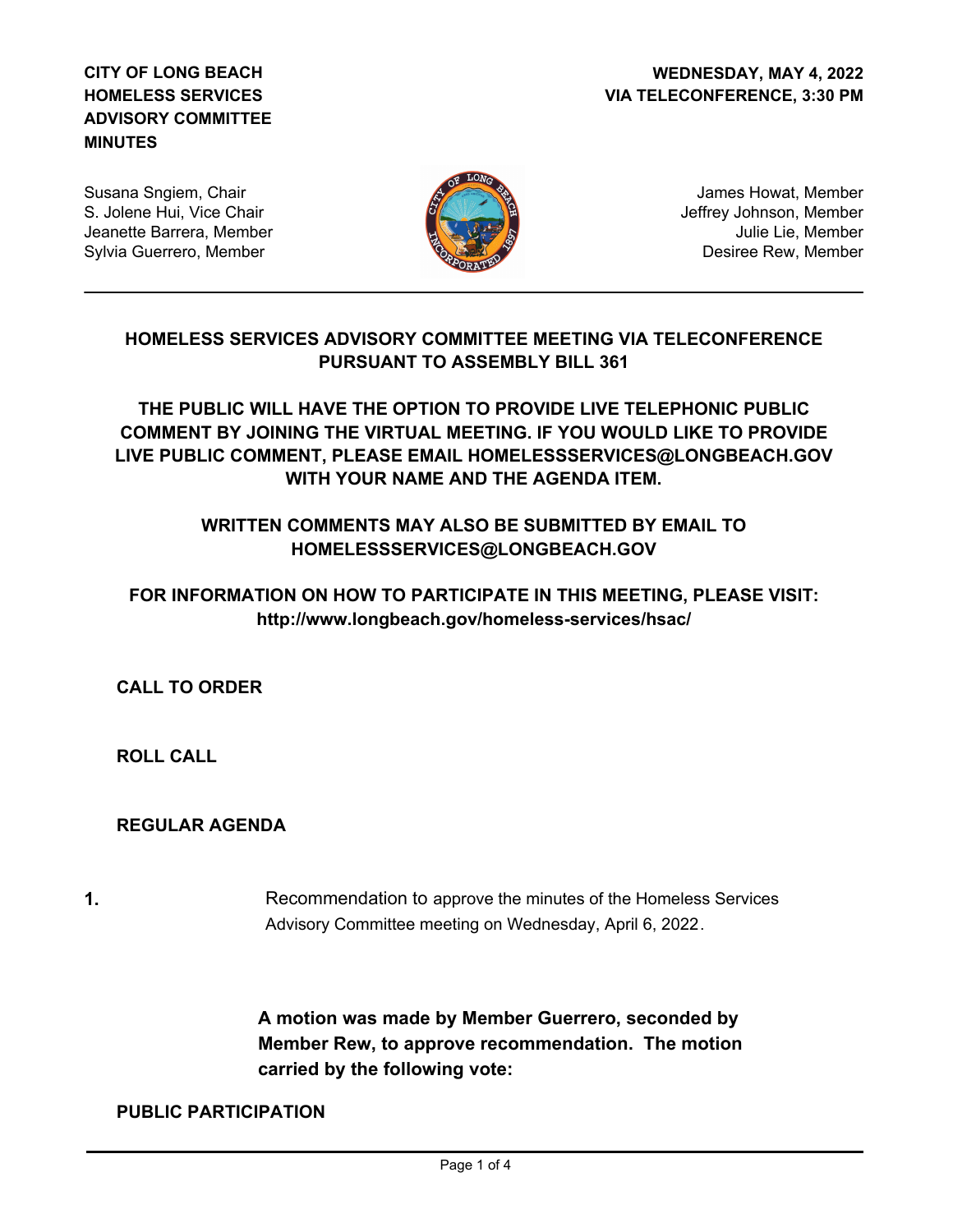## **SUBCOMMITTEE UPDATES**

**2. Recommendation to receive and file all subcommittee updates.** 

**A motion was made by Member Rew, seconded by Member Barrera, to approve recommendation. The motion carried by the following vote:**

### **SHOWER OF HOPE MAYOR'S FUND APPLICATION**

**3.** Recommendation to recommend approval of the application for funding from the Mayor's Fund to End Homelessness for Shower of Hope.

> **A motion was made by Member Lie, seconded by Member Howat, to table this item to the June meeting. The motion carried by the following vote:**

## **AOC7 MAYOR'S FUND APPLICATION**

**4.** Recommendation to recommend approval of the application for funding from the Mayor's Fund to End Homelessness for AOC7.

> **A motion was made by Member Howat, seconded by Member Lie, to approve recommendation. The motion carried by the following vote:**

## **HOMELESS SERVICES ADVISORY COMMITTEE CONTINUUM OF CARE BOARD REPRESENTATIVE**

**5.** Recommendation to appoint a HSAC representative for the Long Beach Continuum of Care Board.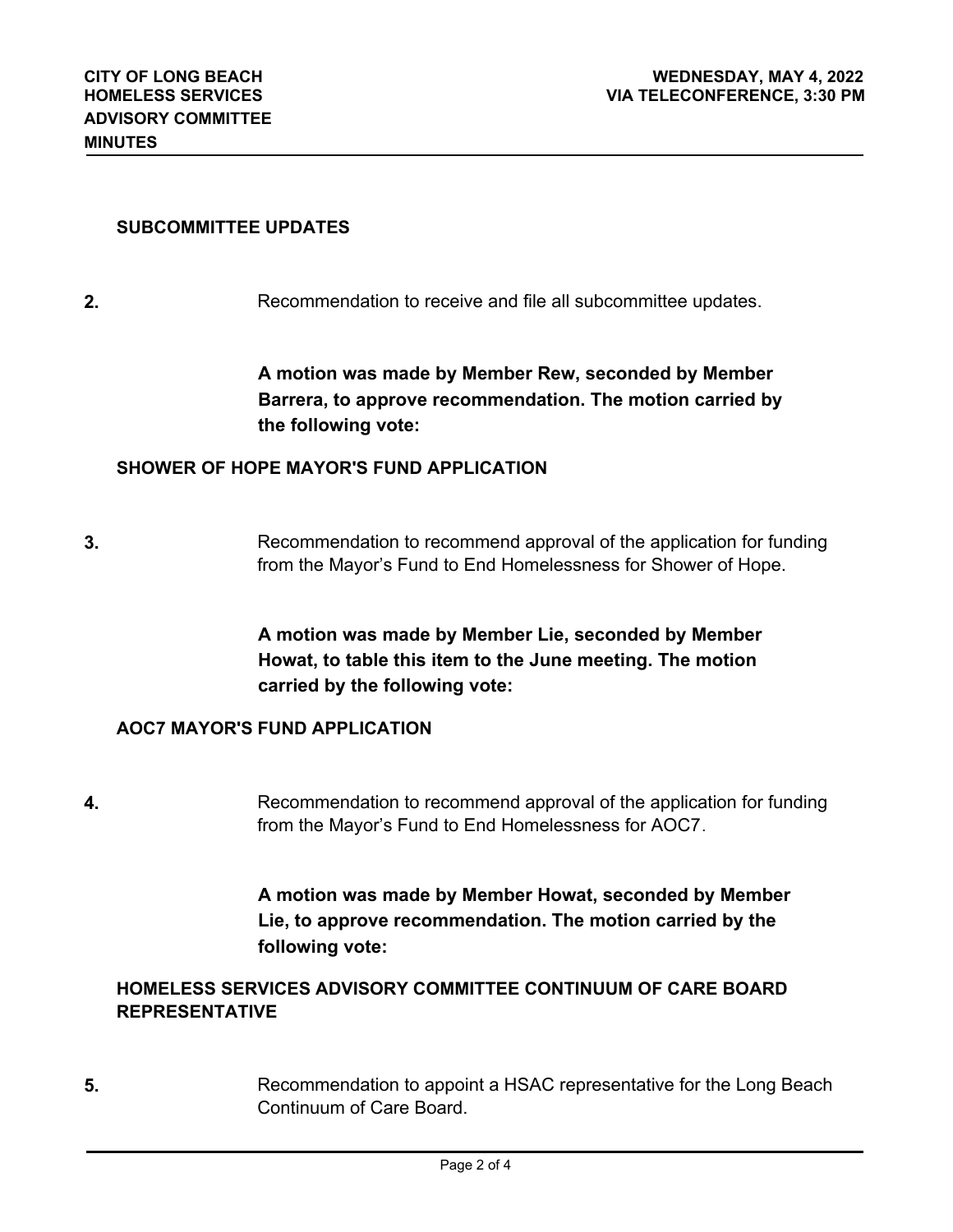**A motion was made by Member Barrera, seconded by Member Howat, to table this item to the June meeting. The motion carried by the following vote:**

#### **SETTING HOMELESS SERVICES ADVISORY COMMITTEE VALUES AND PRIORITIES**

Recommendation to receive and file discussion on setting the Homeless Services Advisory Committee values and priorities. **6.**

> **A motion was made by Vice-Chair S. Jolene Hui, seconded by Member Barrera, to table this item to the June meeting. The motion carried by the following vote:**

### **HOMELESS SERVICES ADVISORY COMMITTEE ELECTION**

**7 Recommendation to receive and file discussion on the Homeless** Services Advisory Committee election.

> **A motion was made by Vice-Chair S. Jolene Hui, seconded by Member Guerrero, to table this item to the June meeting. The motion carried by the following vote:**

### **HOMELESS SERVICES STAFF REPORT**

8. **8.** Recommendation to receive and file the Homeless Services Bureau Staff Report.

> **A motion was made by Member Barrera, seconded by Member Howat, to approve recommendation. The motion carried by the following vote:**

#### **CHAIR AND VICE CHAIR REPORT**